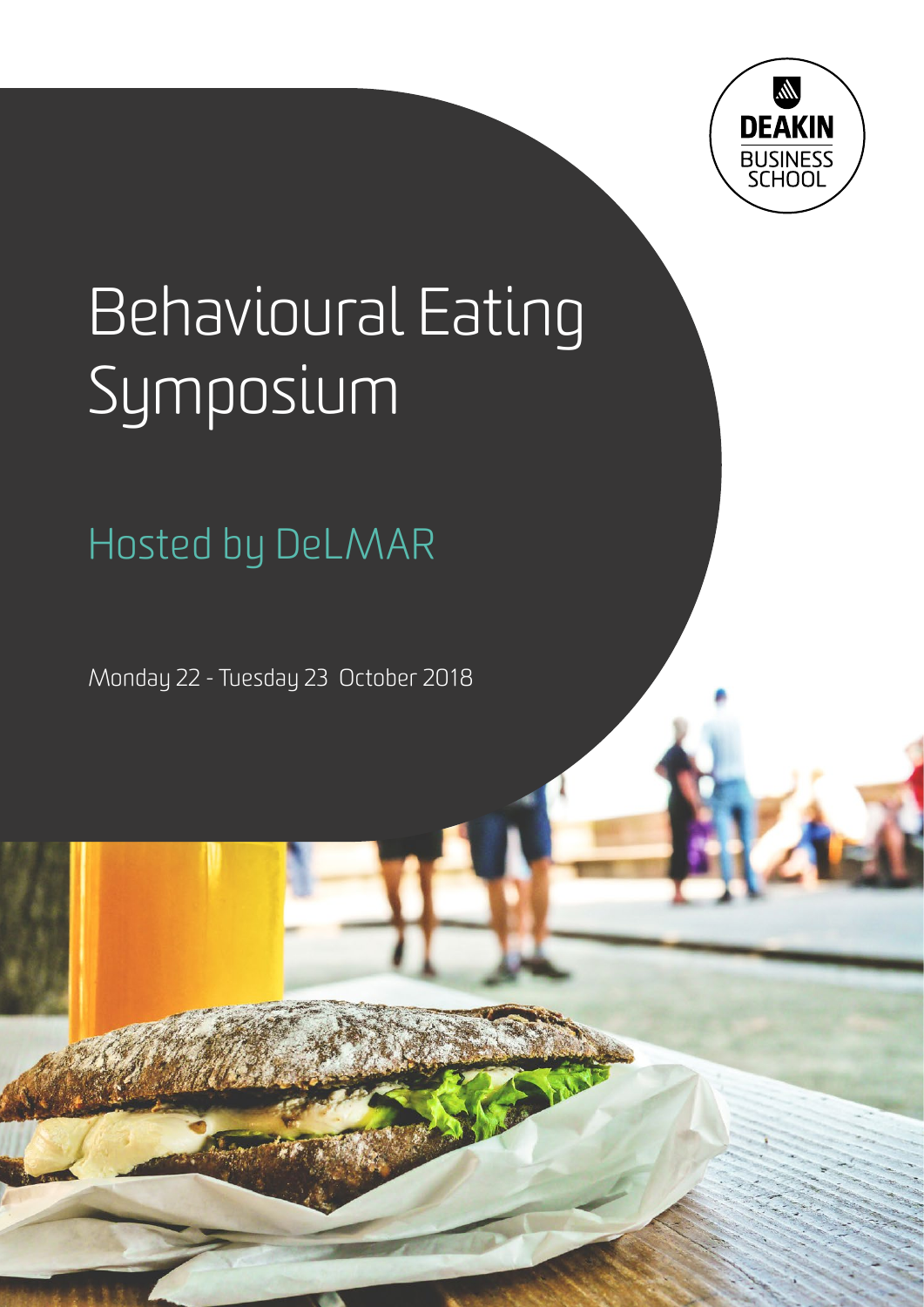| 8.30-9.45am      | <b>Guest arrival</b><br>Collection of conference pack and name tags. Light breakfast, tea and coffee.                                                                                |
|------------------|--------------------------------------------------------------------------------------------------------------------------------------------------------------------------------------|
| 9.45-9.50am      | <b>Professor Chris Dubelaar</b><br>Introduces Alfred Deakin Professor Ingrid Nielsen, Pro Vice-Chancellor Research Performance, Deakin<br>University.                                |
| 9.50-10.00am     | Alfred Deakin Professor Ingrid Nielsen<br>Welcome to country and welcome address.                                                                                                    |
| 10.00-10.30am    | <b>Professor Dame Theresa Marteau</b><br>Changing Environments to Change Behaviour – 15 min presentation, with 10 min Q&A.                                                           |
| 10.30-11.00am    | <b>Break</b><br>Morning tea and group photo by Simon Fox.                                                                                                                            |
| 11.00-11.30am    | <b>Professor Emeritus Janet Polivy</b><br>How well do we understand over-eating- 15 min presentation, with 10 min Q&A.                                                               |
| 11.30-12.00pm    | <b>Dr Adrian Cameron</b><br>Supermarket marketing interventions for obesity prevention - state of the evidence, and an Australian<br>example - 15 min presentation, with 10 min Q&A. |
| 12.00-1.00pm     | <b>Break</b><br>Lunch.                                                                                                                                                               |
| $1.00 - 1.30$ pm | <b>Professor Lenny Vartanian</b><br>Modelling of food intake - 15 min presentation, with 10 min Q&A.                                                                                 |
| $1.30 - 2.00$ pm | <b>Professor Chris Dubelaar</b><br>Social Facilitation of Eating - 15 min presentation, with 10 min Q&A.                                                                             |
| $2.00 - 2.30$ pm | Ms Josie Daw, VicHealth<br>Insights into using Citizens' Juries to influence policy and practice - 15 min presentation, with 10 min Q&A.                                             |
| $2.30 - 3.00$ pm | <b>Break</b><br>Afternoon tea.                                                                                                                                                       |
| $3.00 - 3.30$ pm | Hon Adj Professor Stephen Holden<br>Do obesity interventions have different effects on thoughts, words, deeds and weight? - 15 min<br>presentation, with 10 min Q&A.                 |
| 3.30-4.00pm      | Dr Joy Parkinson<br>Systematic review and meta-analysis: Behaviour Change Theories and Strategies to Facilitate Food<br>Behaviour – 15 min presentation, with 10 min Q&A.            |
| 4.00-5.00pm      | Social networking<br>Drinks and canapes.                                                                                                                                             |
| 6.00-9.00pm      | <b>Conference dinner</b><br>True South Restaurant, 3 Southgate Ave, Southbank.                                                                                                       |

## Day one Day two

### Monday 22 October Deakin Downtown; Level 12, Tower 2, 727 Collins St, Docklands

Tuesday 23 October Deakin Downtown; Level 12, Tower 2, 727 Collins St, Docklands

| $9.00 - 9.30$ am  | <b>Guest arrival</b><br>Light breakfast, tea and coffee.                                                                        |
|-------------------|---------------------------------------------------------------------------------------------------------------------------------|
| $9.30 - 10.00$ am | <b>Professor Emeritus Peter Herman</b><br>Identifying causes of the obesity epidemic $-1$                                       |
| 10.00-10.30am     | <b>Professor Anna Peeters</b><br>Building the business case for healthy food ret                                                |
| 10.30-11.00am     | Dr Kathryn Backholer<br>Differential exposure to, and impact of, unhea<br>presentation, with 10 min Q&A.                        |
| 11.00-11.30am     | <b>Break</b><br>Morning tea.                                                                                                    |
| 11.30am-12.00pm   | Associate Professor Barbara Mullan<br>Changing Eating Habits for parents and pregna                                             |
| 12.00-12.30pm     | Dr Georgie Russell<br>What do we know and what do we need to kn<br>-15 min presentation, with 10 min Q&A.                       |
| 12.30pm-1.00pm    | Dr Emily Kothe<br>Mapping review of nutrition & physical activity<br>presentation, with 10 min Q&A.                             |
| $1.00 - 2.00$ pm  | <b>Break</b><br>Lunch.                                                                                                          |
| $2.00 - 2.30$ pm  | Dr Natalina Zlatevska<br>Jerkies, tacos, and burgers: Subjective socioec<br>with 10 min Q&A.                                    |
| $2.30 - 3.00$ pm  | <b>Professor Carolina Werle</b><br>Detailed Information Works Better: Compariso<br>Systems - 15 min presentation, with 10 min Q |
| $3.00 - 3.30$ pm  | <b>Break</b><br>Afternoon tea.                                                                                                  |
| $3.30 - 4.30$ pm  | Setting a future research agenda<br>Facilitated by Professor Chris Dubelaar and Dr                                              |
| 4.30-4.45pm       | Professor Chris Dubelaar and Dr Emily Kothe<br>Closing remarks.                                                                 |
| 4.45pm            | Symposium close                                                                                                                 |



 $-15$  min presentation, with 10 min Q&A.

 $R$ retail – 15 min presentation, with 10 min Q&A.

 $\alpha$  ealthy food advertising: A systematic review – 15 min

egnant women – 15 min presentation, with 10 min Q&A.

know about the development of eating behaviours in children?

ivity in intentional and unintentional pregnancy - 15 min

Jeconomic status and meat preference - 15 min presentation,

rison Between 3-Colors and 5-Colors Simplified FOP Nutritional  $0.08A$ 

Facily Kothe.